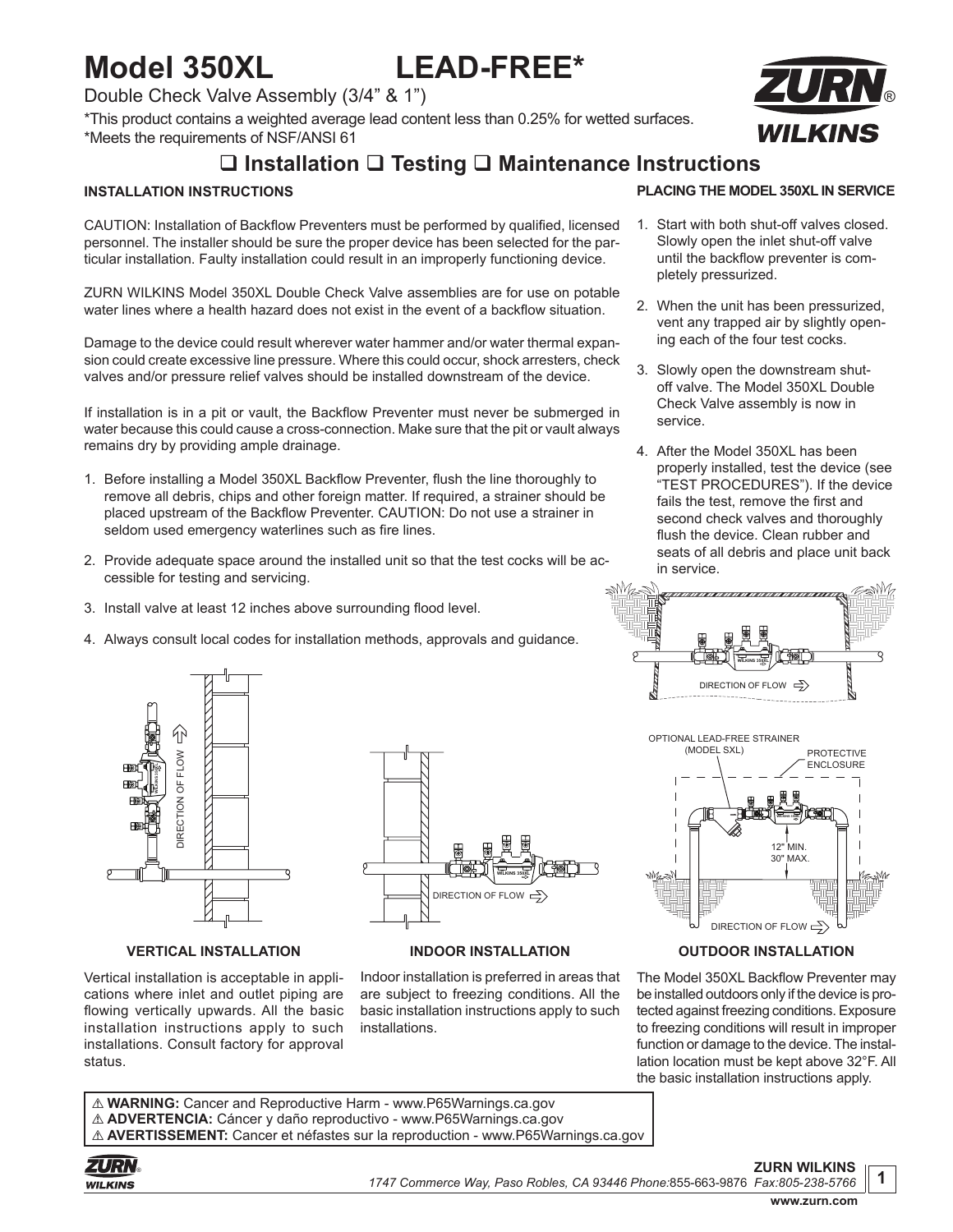## Testing Procedures

### **MODEL 350XL DOUBLE CHECK VALVE ASSEMBLY**

Equipment Required: Differential pressure gauge test kit.

#### **TEST NO. 1 - TIGHTNESS OF #1 CHECK VALVE**

#### REQUIREMENT:

The static pressure drop across check valve #1 shall be at least 1.0 psid. If test cock #3 is not at the highest point of the check valve body, then a vertical tube must be installed on test cock #3 so that it rises to the top of the check valve body.

#### PROCEDURE:

- 1. Slowly open all 4 test cocks to remove any foreign material and attach fittings.
- 2. Attach hose from the high side of the test kit to the #2 test cock.
- 3. Open test cock #2 and bleed all air from the hose and gauge by opening the high side bleed needle valve. Close high side bleed needle valve. If a tube is attached to test cock #3, open test cock #3 to fill the tube. Close test cock #3. Close #2 shut-off valve then close the #1 shut-off valve.
- 4. Hold gauge at same level as test cock #3 or water level in tube. Slowly open test cock #3. Record the static pressure drop across check valve #1 after gauge reading stabilizes and water stops running out of test cock #3.
- 5. Close all test cocks, open shut-off valve #1 and remove test equipment.

#### **TEST NO. 2 - TIGHTNESS OF #2 CHECK VALVE**

#### REQUIREMENT:

The static pressure drop across check valve #2 shall be at least 1.0 psid. If test cock #4 is not at the highest point of the check valve body, then a vertical tube must be installed on test cock #4 so that it rises to the top of the check valve body.

#### PROCEDURE:

- 1. Attach hose from the high side of the test kit to the #3 test cock.
- 2. Open test cock #3 and bleed all air from the hose and gauge by opening the high side bleed needle valve. Close high side bleed needle valve. If a tube is attached to test cock #4, open test cock #4 to fill the tube. Close test cock #4. Close #1 shut-off valve.
- 3. Hold gauge at same level as test cock #4 or water level in tube. Slowly open test cock #4. Record the static pressure drop across check valve #2 after gauge reading stabilizes and water stops running out of test cock #4.
- 4. Close all test cocks, slowly open shut-off valve #1 & #2 and remove test equipment.

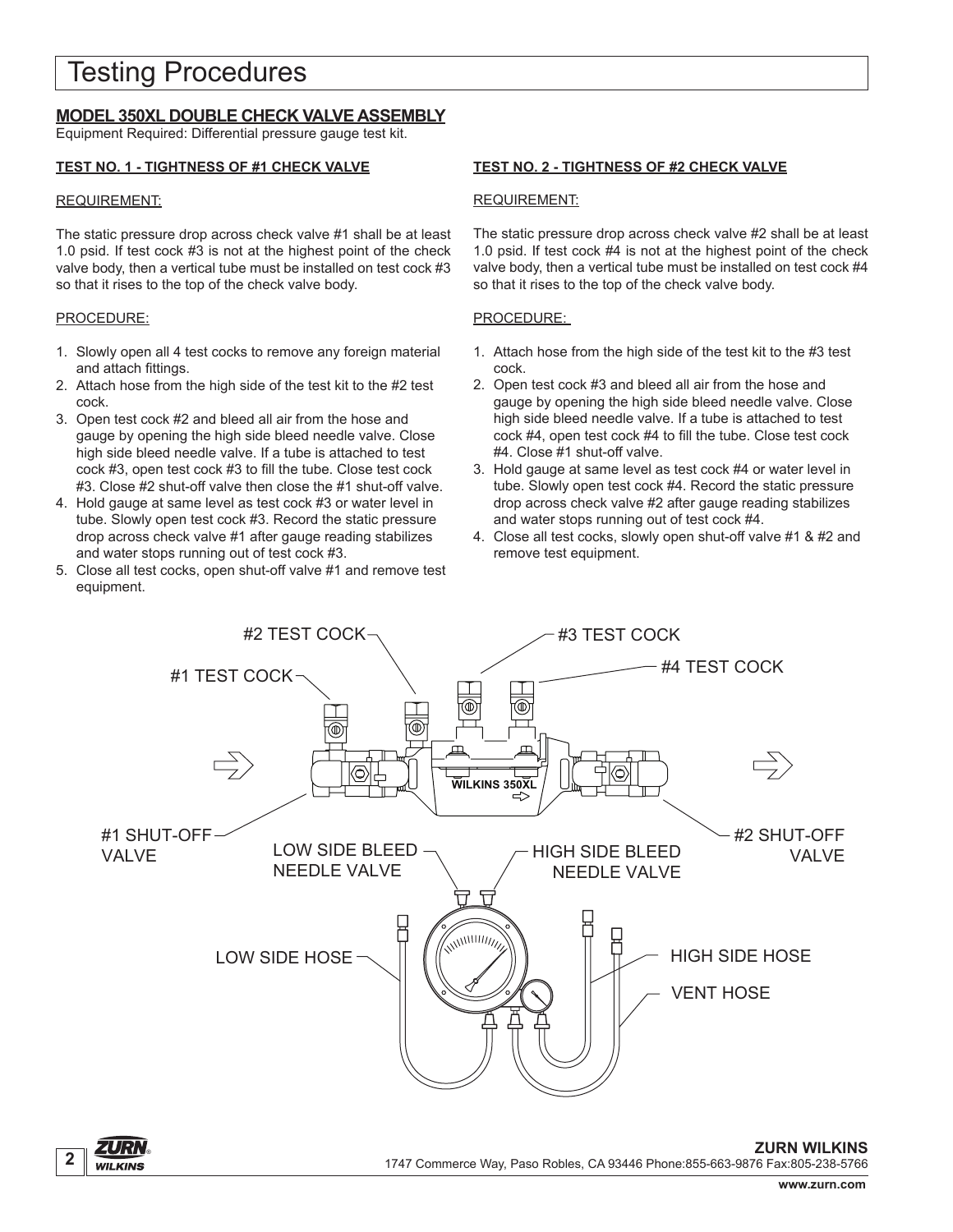## Maintenance Instructions



All Model 350XL Double Check Valve Backflow Preventers must be inspected and maintained by licensed personnel at least once a year or more frequently as specified by local codes. Replacement of worn or damaged parts must only be made with genuine "ZURN WILKINS" parts.

#### **GENERAL MAINTENANCE**

- 1. Clean all parts thoroughly with water after disassembly.
- 2. Carefully inspect rubber seal rings and o-rings for damage.
- 3. Test unit after reassembly for proper operation (refer to "TESTING PROCEDURES").

#### **SERVICING CHECK VALVES**

- 1. Close inlet and outlet shut-off valves.
- 2. Open No. 2, No. 3 and No. 4 test cocks to release pressure from valve.
- 3. Unscrew the 4 bolts (1/4-20 UNC Hex Flange) holding the housing in place.
- 4. Using a #2 flathead screwdriver, pry loose housing by placing the screwdriver in the notch between housing and body.
- 5. Pull housing out of the body and remove checks by sliding them towards the outlet of housing.
- 6. Using the same screwdriver, locate the notch between seat and tailpiece of each check. Insert screwdriver and twist to "snap" checks apart. CAUTION: Checks are spring loaded.
- 7. Inspect the rubber seal ring around poppet for cuts or embedded debris.
- 8. If the poppet is damaged, replace with a new poppet.
- 9. Inspect the remaining check parts and seating areas. Remove any debris.
- 10.If necessary, replace any damaged parts with new ones.
- 11.Lightly grease o-rings on checks and reinstall into housing following the above procedures in reverse order.
- 12.Flush body prior to reinstalling housing.
- 13.Lightly grease o-rings on housing and reinstall into body following the above procedures in reverse order.

Note: When installing housing, match slight taper on the outlet of the housing with corresponding taper in body.